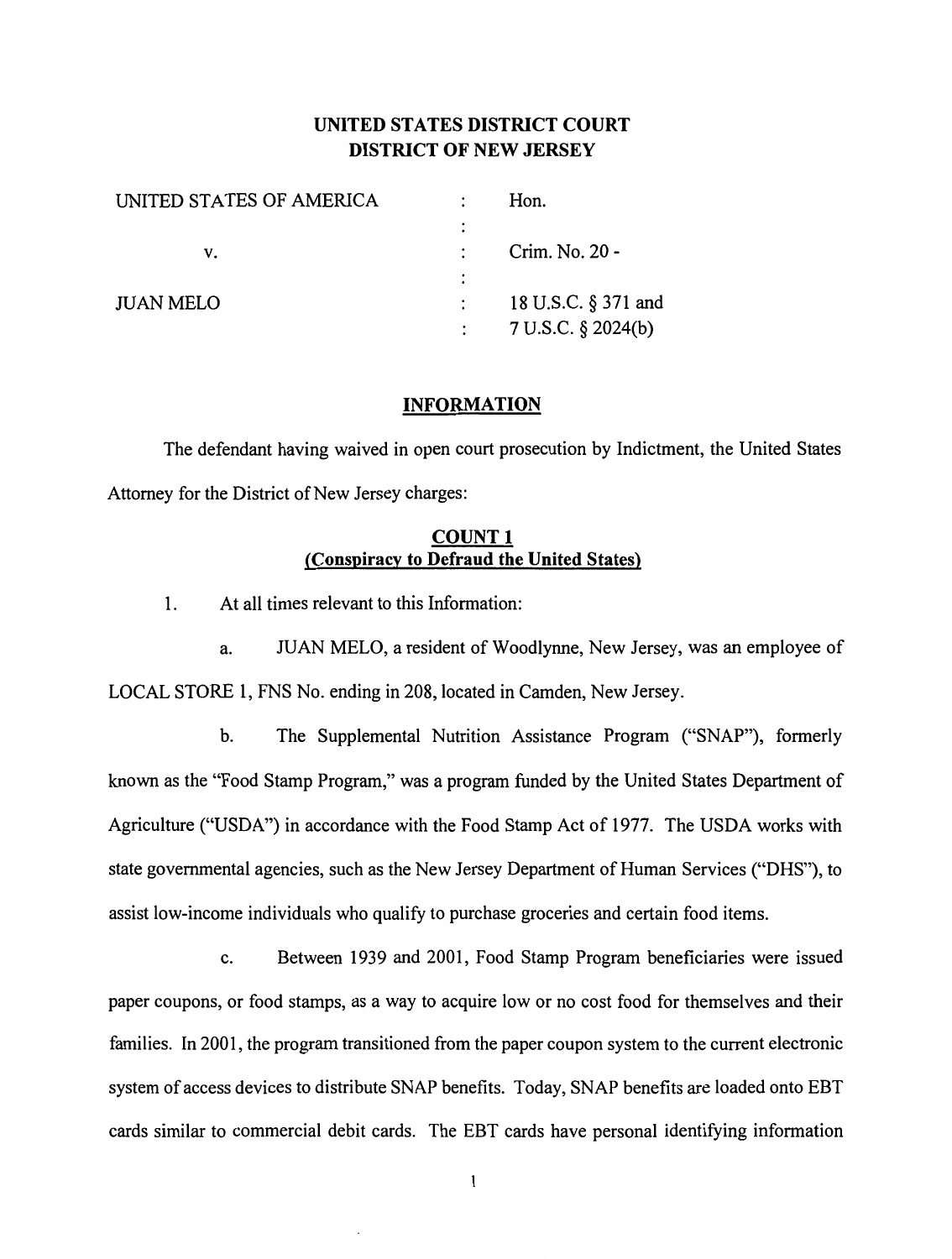and other data concerning the applicant stored on them electronically. Each month, EBT cards are automatically credited with the appropriate level of food stamp benefits for each SNAP recipient to subsidize food purchases at participating supermarkets, convenience stores, and other food retailers. The balance of an EBT card may be ascertained by calling a customer service phone line, which is typically printed on the back of EBT cards.

d. SNAP benefits may only be used to purchase specific food items, and may not be used to purchase prepared foods, alcoholic beverages, pet food, or other non-food items. More fundamentally, SNAP benefits may not be exchanged for cash or other items of value, a practice known as "trafficking."

e. Store owners seeking to participate in SNAP as SNAP merchants must prepare and file an application with USDA's Food and Nutrition Service Agency ("FNS") on a Form FNS 252, which discloses, among other things, the store owner's identity and certain background information. The Form FNS 252 requires the store owner to certify that he/she provided truthful and complete information on the form; acknowledge that if he/she provides false information to FNS, the application may be withdrawn or denied; and accept responsibility on behalf of the store for violations of SNAP regulations. Specifically, the Form FNS 252 requires the store owner to acknowledge that trading cash for SNAP benefits is a violation of SNAP regulations. Further, by signing the Form FNS 252, the store owner certifies that he/she has read and understood the conditions of participating in SNAP, and agrees to follow program rules and regulations.

f. Once a store owner has been authorized to enroll in SNAP (thus becoming an "Authorized Retailer"), the Authorized Retailer will receive a valid FNS Number and will be required to use an EBT terminal, purchased through a third-party processor ("the Third-Party Processor"). The processing includes the electronic debiting of a SNAP beneficiary's account and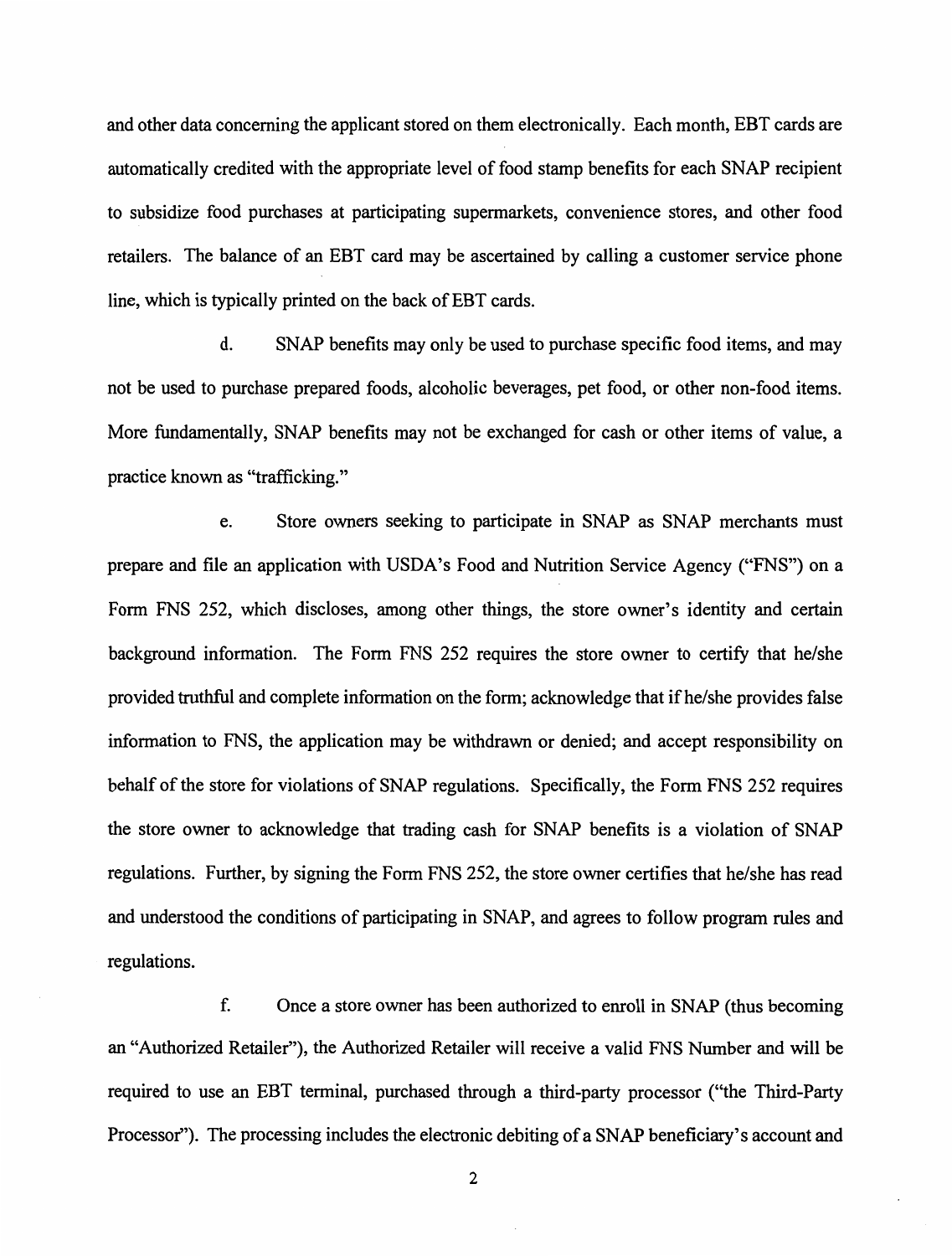the crediting of the SNAP merchant's bank account. When purchasing food, the beneficiary provides the card to the merchant, who then swipes the EBT card through the EBT terminal. After the customer enters a confidential Personal Identification Number ("PIN"), the EBT terminal verifies the PIN, determines whether the customer's account balance is sufficient to cover the proposed transaction, and decides whether the transaction should be authorized or denied. If the transaction is authorized, the amount of the purchase is then deducted electronically from the SNAP benefits reserved for the customer, and the amount is credited to the SNAP merchant's designated bank account. Only the Third-Party Processor has contact with the SNAP merchants' bank accounts.

g. A financial intermediary ("the Financial Intermediary") assists DHS in processing SNAP benefits by facilitating transactions between DHS and the Third-Party Processor. In this role, the Financial Intermediary pulls funds from the Federal Reserve Bank of Richmond and transfers to the Third-Party Processor, who then facilitates the crediting and debiting of SNAP beneficiary and SNAP merchant accounts.

h. On or about November 12, 2018, JUAN MELO'S co-conspirator, Luciano Estevez, submitted a SNAP application to USDA's FNS for LOCAL STORE 1 to participate in SNAP. By executing and submitting the original application, Luciano Estevez attested that he read the warnings and certifications, which provided, among other things, that he would abide by SNAP rules and regulations. Luciano Estevez further signed a certification acknowledging that he agreed to accept responsibility for violations of SNAP regulations, including trading cash for SNAP benefits.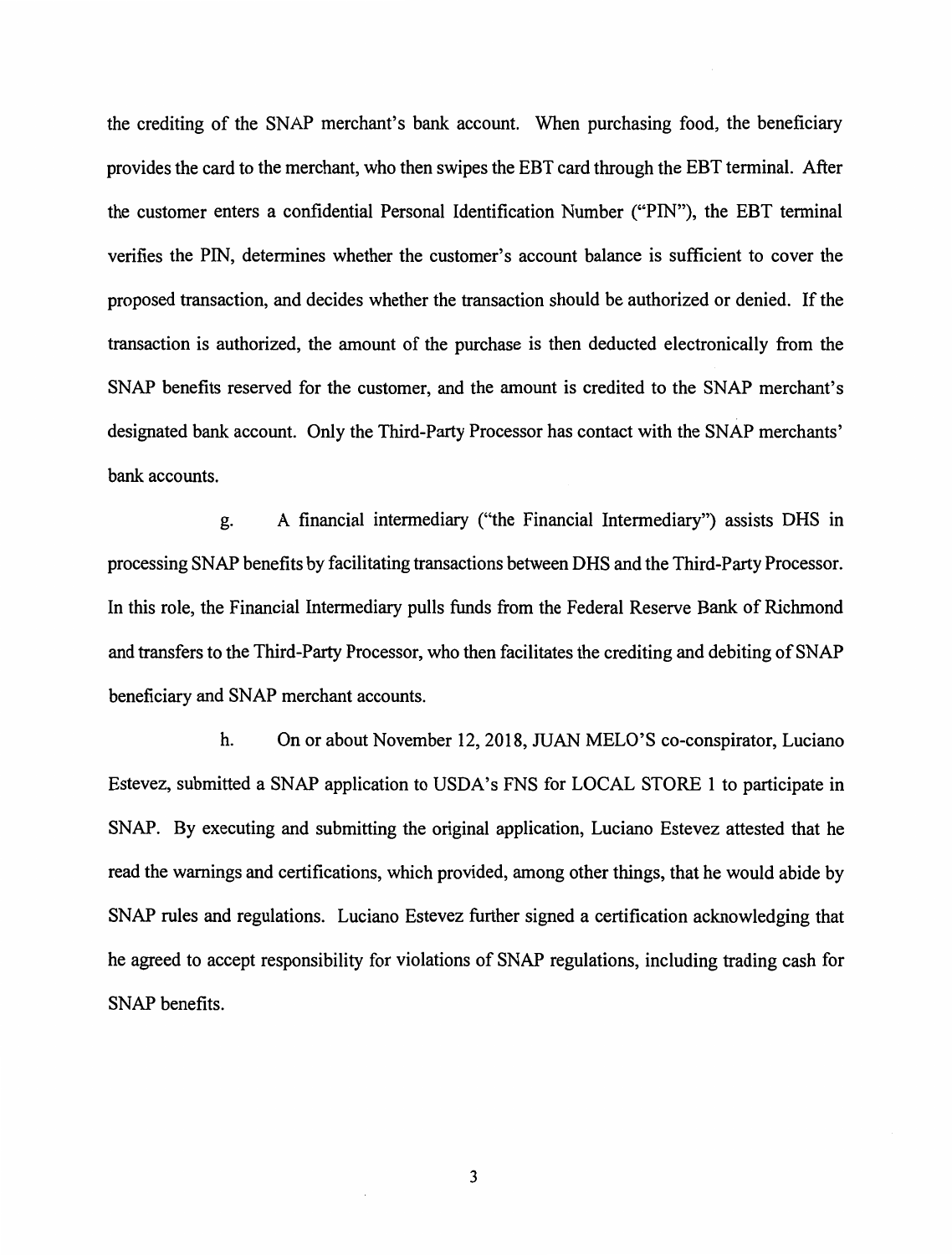2. From in or about February 2019 through in or about July 2019, in Camden County, in the District of New Jersey and elsewhere, the defendant,

#### JUAN MELO,

did knowingly combine, conspire, confederate, and agree with other persons, known and unknown, to defraud the United States, namely a federal agency, the United States Department of Agriculture, in violation of Title 18, United States Code, Section 371.

### **Object of the Conspiracy**

3. It was the object of the conspiracy for WAN MELO and his co-conspirators to unlawfully enrich themselves by unlawfully trafficking SNAP benefits in exchange for cash, controlled substances, and/or other items of value.

### **Manner and Means of the Conspiracy**

4. It was part of the conspiracy that, beginning in at least as early as February 2019 and continuing through approximately July 2019, JUAN MELO unlawfully redeemed and trafficked SNAP benefits in exchange for cash, controlled substances, and/or other items of value.

5. It was further part of the conspiracy that WAN MELO and his co-conspirators sought out individuals who possessed or had access to EBT cards loaded with federal funds from SNAP.

6. It was further part of the conspiracy that WAN MELO and his co-conspirators agreed to purchase EBT cards from such individuals in exchange for approximately half the value of the EBT card. The half value of the EBT card was paid in cash, controlled substances, or other items of value. For example, if an EBT card had \$500 of EBT funds on it, JUAN MELO and his co-conspirators would give the cardholder approximately \$250 in cash or controlled substances in exchange. This arrangement allowed the EBT cardholder to gain quick access to cash or controlled substances, which they otherwise could only spend on certain food items.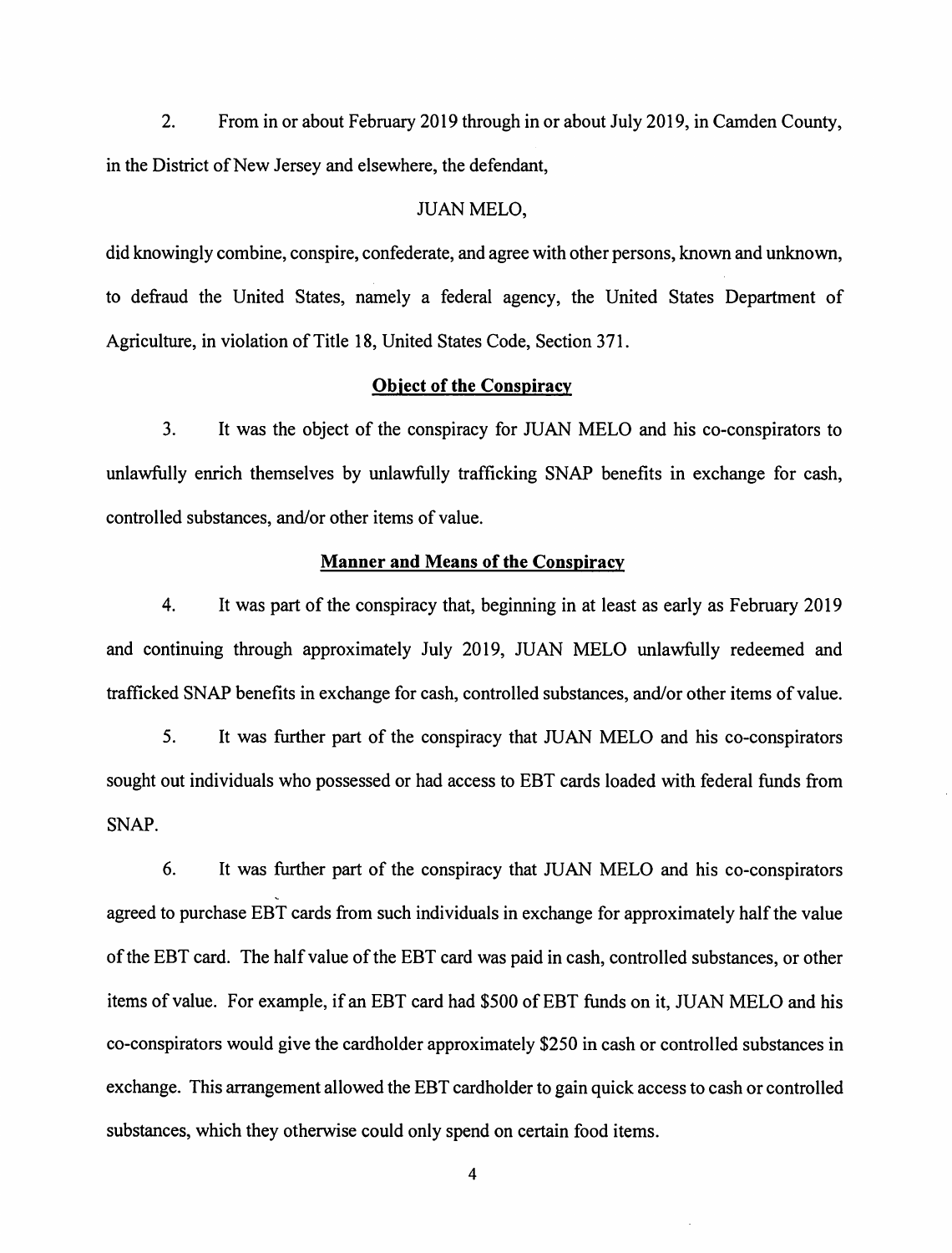7. It was further part of the conspiracy that, upon purchasing the EBT cards, JUAN MELO and his co-conspirators would then utilize the EBT cards to purchase bulk goods and food items from nearby large-scale superstores in and around the District of New Jersey. These goods and food items would then be resold in LOCAL STORE 1 where JUAN MELO worked.

8. It was further part of the conspiracy that co-conspirator Luciano Estevez obtained a rogue EBT terminal that was registered to a large superstore in Philadelphia, Pennsylvania ("SUPERSTORE 1") for unlawful use at LOCAL STORE 1 where JUAN MELO worked. By exploiting a point of the system in which the USDA and the Third-Party Processor and/or the Financial Intermediary systems do not synchronize, \$110,568.35 in SNAP funds were run through the rogue EBT terminal, resulting in obtaining funds for the co-conspirators and LOCAL STORE 1 rather than SUPERSTORE 1.

9. During the course of the conspiracy, JU AN MELO and his co-conspirators engaged in 43 controlled transactions with two confidential sources working with law enforcement ("CS-1" and "CS-2") resulting in the trafficking of approximately \$40,559.62 of SNAP benefits.

#### **Overt Acts**

10. In furtherance of the conspiracy and to effectuate its unlawful object, JUAN MELO and his co-conspirators committed, and caused to be committed, the following overt acts, among others, in the District of New Jersey and elsewhere:

a. On or about February 25, 2019, while working at LOCAL STORE 1, JUAN MELO instructed CS-1 to go to LOCAL STORE 2 managed by co-conspirator Octavio Rodriguez for the purpose of exchanging EBT cards for cash with Octavio Rodriguez.

b. On or about March 28, 2019, co-conspirator Luciano Estevez utilized a rogue EBT terminal that was registered to a large superstore in Philadelphia, Pennsylvania at LOCAL STORE 1 where JUAN MELO worked to process illegally acquired EBT cards.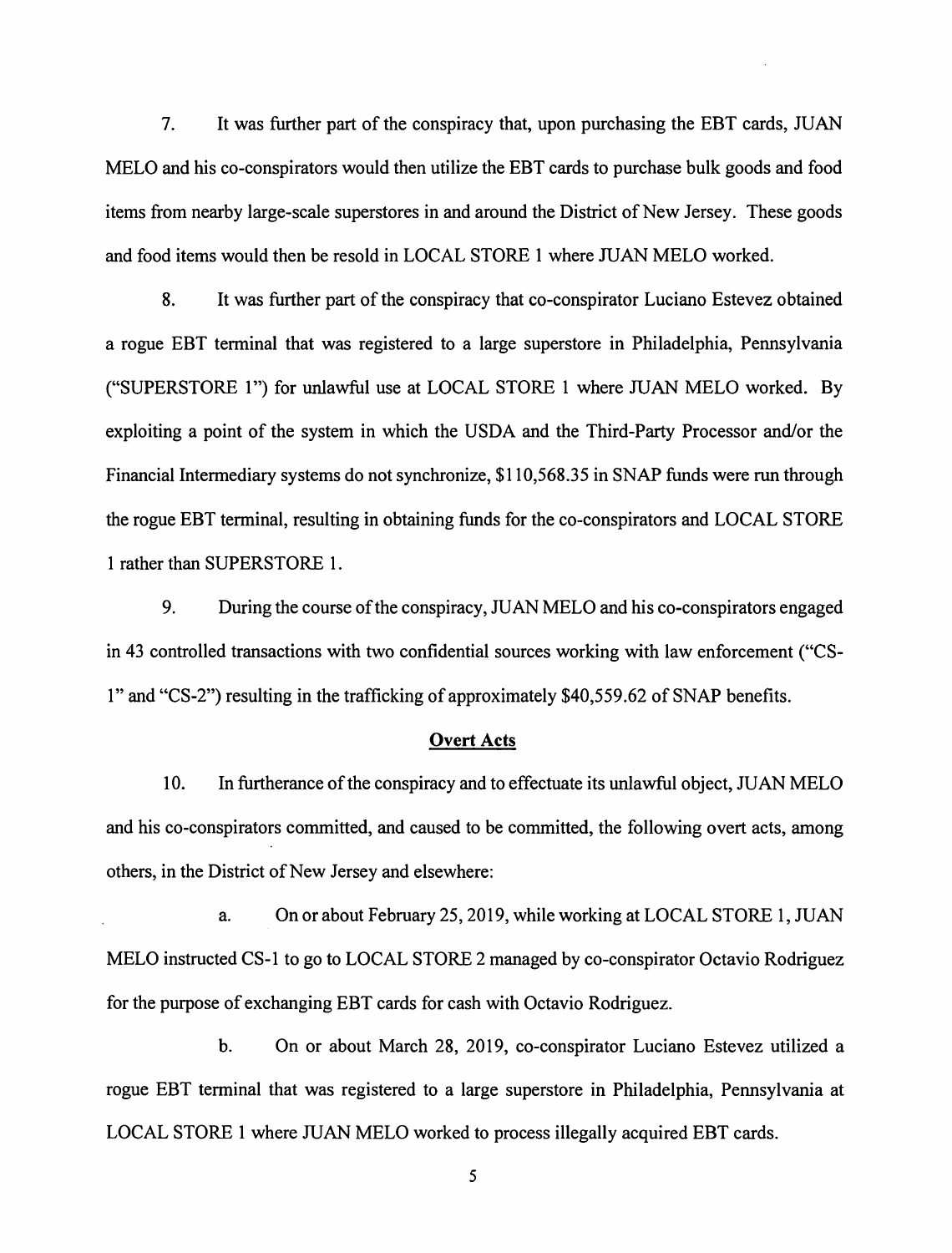c. On or about March 6, 2019, while working at LOCAL STORE 1, JUAN MELO referred CS-I to co-conspirator Octavio Rodriguez at LOCAL STORE 2 for the purpose of exchanging EBT cards for cash. At this time, JU AN MELO called co-conspirator Octavio Rodriguez to discuss the exchange of EBT cards for cash at LOCAL STORE 2, and JUAN MELO then instructed CS-I to go to LOCAL STORE 2 to exchange EBT cards for cash with Octavio Rodriguez.

d. On or about March 6, 2019, after receiving a telephone call from JUAN MELO, co-conspirator Octavio Rodriguez exchanged an EBT card valued at approximately \$375 for cash at LOCAL STORE 2.

e. On or about March 12, 2019, while working at LOCAL STORE 1, JUAN MELO instructed CS-I to go to LOCAL STORE 2 and exchange EBT cards for cash with coconspirator Octavio Rodriguez.

f. On or about March 19, 2019, while working at LOCAL STORE 1, JUAN MELO instructed CS-I to go to LOCAL STORE 2 and exchange EBT cards for cash with coconspirator Octavio Rodriguez. While at LOCAL STORE 1, JUAN MELO called Octavio Rodriguez at LOCAL STORE 2 to confirm the exchange of EBT cards at LOCAL STORE 2.

g. On or about March 19, 2019, after receiving a telephone call from JUAN MELO, co-conspirator Octavio Rodriguez exchanged EBT cards valued at approximately \$730 for cash.

h. Between approximately January 1, 2019 and May 1, 2019, JUAN MELO, who was not a lawful SNAP recipient, called the New Jersey and Pennsylvania EBT customer service lines approximately 41 times to ascertain the value of EBT cards.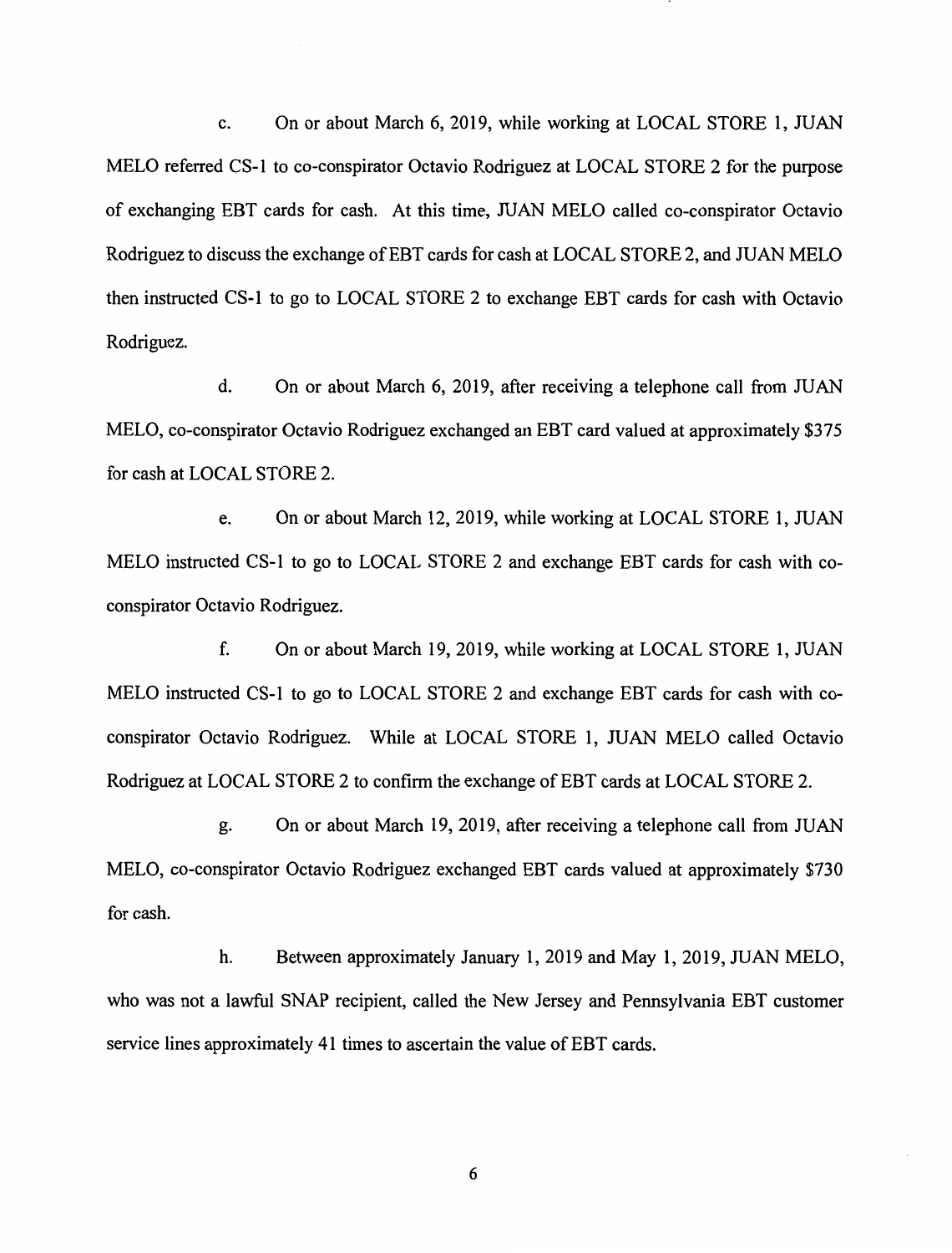i. Between approximately January 1, 2019 and May 1, 2019, JUAN MELO and co-conspirator Luciano Estevez exchanged approximately 200 telephone calls, many of which occurred on or about the dates of EBT card exchanges.

j. Between approximately January 1, 2019 and May 1, 2019, JUAN MELO and co-conspirator Octavio Rodriguez exchanged approximately 400 telephone calls, many of which occurred on or about the dates of EBT card exchanges.

k. On or about May 1, 2019, JUAN MELO exchanged an EBT card valued at approximately \$420 for cash and controlled substances at LOCAL STORE 1.

All in violation of Title 18, United States Code, Section 371.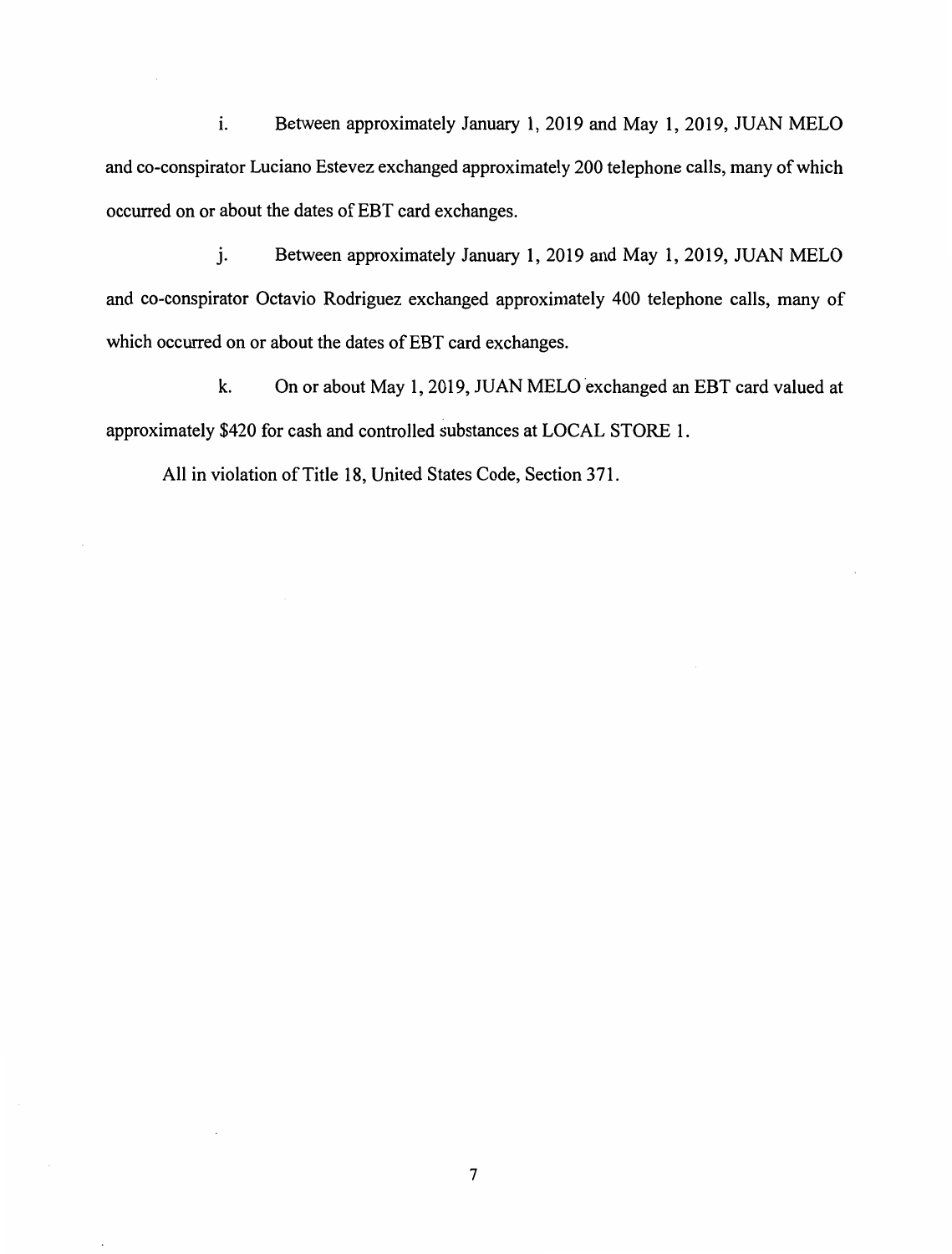## **COUNT2 (Food Stamp Fraud)**

11. Paragraphs 1 and 3-10 of this Information are hereby realleged and incorporated as though set forth in full herein.

12. From in or around February 2019 through in and around July 2019, in Camden County, in the District of New Jersey and elsewhere, the defendant,

## JUAN MELO,

did knowingly use and acquire Supplemental Nutrition Assistance Program benefits funded by the United States Department of Agriculture, and by such conduct obtained approximately \$420 in a manner contrary to the statutes and regulations of the Supplemental Nutrition Assistance Program.

In violation of Title 7, United States Code, Section 2024(b).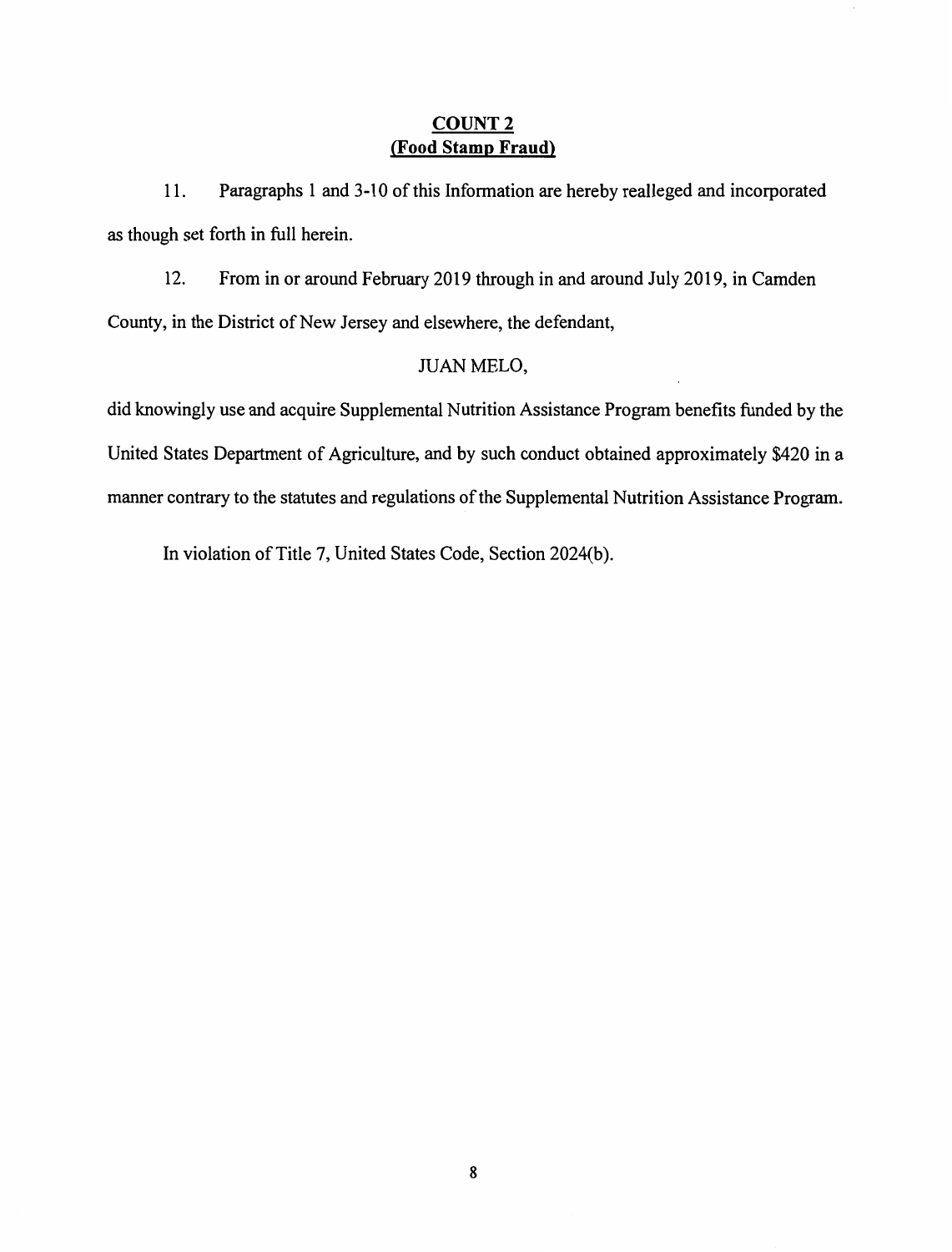#### **FORFEITURE ALLEGATION**

 $1.$ As a result of committing the offenses alleged in this Information, pursuant to 7 U.S.C. § 2024(f), 18 U.S.C. § 981(a)(1)(C) and 28 U.S.C. § 2461, JUAN MELO shall forfeit to the United States all property, real and personal, used in the commission of such offenses and any and all property used or intended to be used in any manner or part to commit and to facilitate the commission of such offenses.

2. If any of the above-described forfeitable property, as a result of any act or omission of JUAN MELO:

- a. cannot be located upon the exercise of due diligence;
- b. has been transferred or sold to, or deposited with, a third person;
- c. has been placed beyond the jurisdiction of the Court;
- d. has been substantially diminished in value; or
- e. has been commingled with other property which cannot be subdivided without difficulty;

it is the intent of the United States, pursuant to 21 U.S.C. § 853(p), as incorporated by 18 U.S.C. § 982(b), to seek forfeiture of any other property of said defendant up to the value of the above forfeitable property.

Tais Carpente

CRAIG CARPENITO United States Attorney